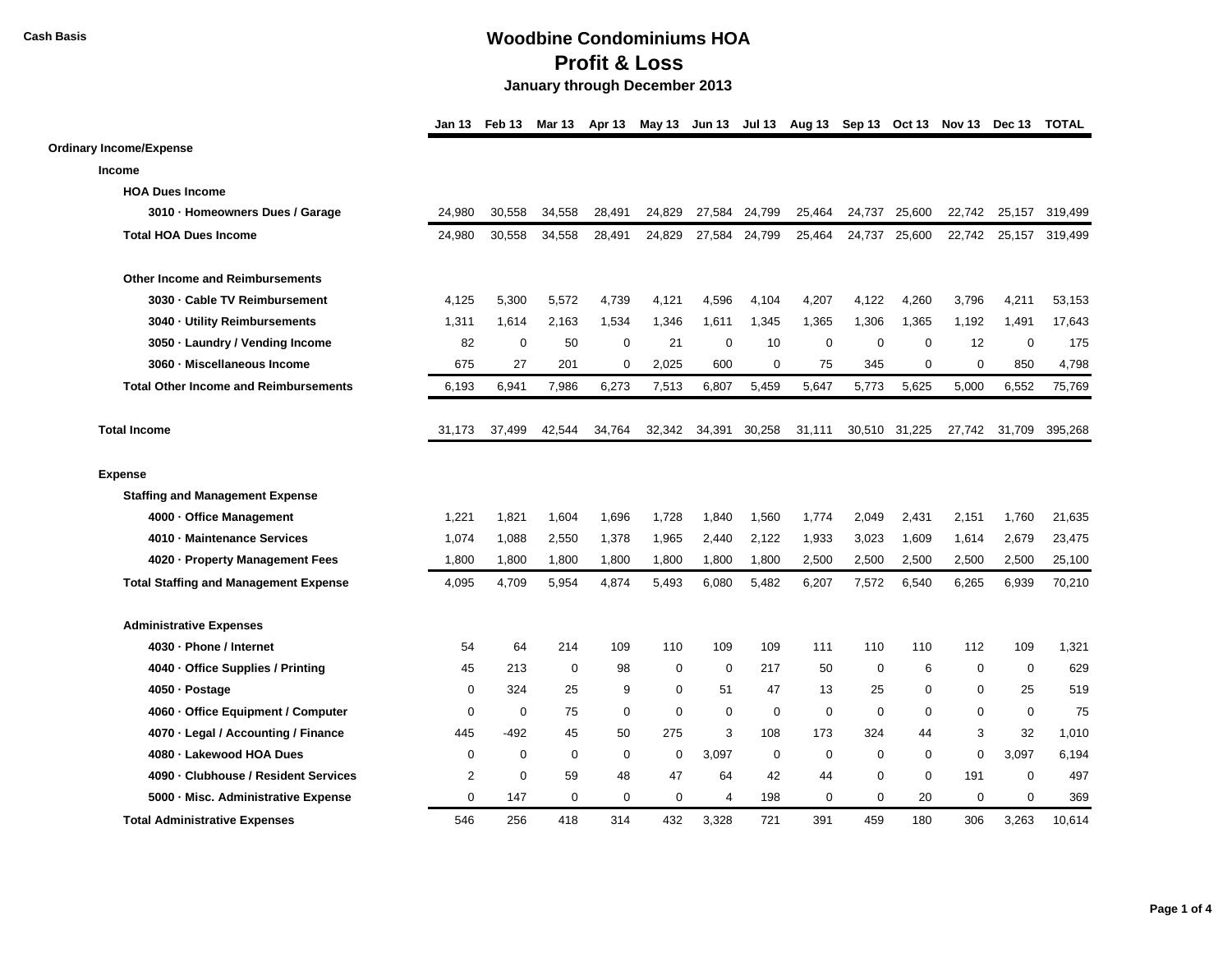|                                                 | Jan 13             | Feb 13      | <b>Mar 13</b> | <b>Apr 13</b> | May 13       |             | Jun 13 Jul 13 | Aug 13       |             |             | Sep 13 Oct 13 Nov 13 Dec 13 |                    | <b>TOTAL</b>   |
|-------------------------------------------------|--------------------|-------------|---------------|---------------|--------------|-------------|---------------|--------------|-------------|-------------|-----------------------------|--------------------|----------------|
|                                                 |                    |             |               |               |              |             |               |              |             |             |                             |                    |                |
| <b>Contracted Services</b>                      |                    |             |               |               |              |             |               |              |             |             |                             |                    |                |
| 5010 · Landscaping Contract                     | 0                  | 0           | 0             | 2,115         | 2,115        | 2,115       | 2,180         | 2,115        | 2,265       | 2,115       | 2,195                       | 2,115              | 19,330         |
| 5020 · Tree Trimming / Removal                  | 2,400              | 0           | $\mathbf 0$   | $\mathbf 0$   | 950          | 500         | 20            | $\mathbf 0$  | $\mathbf 0$ | $\mathbf 0$ | 2,100                       | $\mathbf 0$        | 5,970          |
| 5025 - Pest Control                             | 0                  | 0           | $\mathbf 0$   | 0             | 0            | 32          | 1,441         | 273          | 225         | 225         | 0                           | 450                | 2,646          |
| 5030 - Pool/Spa Maintenance & Supplies          | 0                  | $\mathbf 0$ | 0             | 387           | 796          | 1,433       | 1,065         | 973          | 1,364       | 1,329       | 1,442                       | 57                 | 8,846          |
| 5035 · Pool / Spa Repairs                       | 0                  | 0           | $\Omega$      | 945           | 1,818        | 1,527       | 1,732         | 406          | 995         | 0           | 101                         | 628                | 8,152          |
| 5040 - Snow Removal                             | 1,654              | 2,494       | 1,874         | 0             | 0            | 0           | $\mathbf 0$   | $\mathbf 0$  | $\mathbf 0$ | 0           | 0                           | 762                | 6.784          |
| 5050 · Parking Lot Sweeping                     | 0                  | 0           | 46            | 46            | 46           | 46          | 46            | $\mathbf 0$  | 46          | 46          | 46                          | $\mathbf 0$        | 368            |
| 5060 · Grounds Patrol & Lockup                  | 252                | 228         | 308           | 324           | 473          | 324         | 324           | 324          | 324         | 308         | 324                         | 333                | 3,846          |
| 5075 - Fire Extinguisher Annual Servic          | 0                  | 0           | 0             | $\mathbf 0$   | 0            | $\mathbf 0$ | 0             | 0            | 0           | 10          | 0                           | $\mathbf 0$        | 10             |
| <b>Total Contracted Services</b>                | 4,306              | 2,722       | 2,228         | 3,817         | 6,198        | 5,977       | 6,808         | 4,091        | 5,219       | 4,033       | 6,208                       | 4,345              | 55,952         |
|                                                 |                    |             |               |               |              |             |               |              |             |             |                             |                    |                |
| <b>Property Maintenance</b>                     |                    | 124         |               |               |              | 1.089       | 915           |              | 75          |             |                             |                    |                |
| 5090 · Grounds/Sprinklers<br>5095 - Pond Upkeep | $\mathbf 0$<br>226 | 56          | 1,596<br>161  | 1,692<br>0    | 2,053<br>546 | 67          | 437           | 414<br>1,877 | 856         | 158<br>432  | 72<br>756                   | $\mathbf 0$<br>108 | 8,188<br>5,522 |
|                                                 | 228                | 23          | 827           |               | 228          | 315         | 144           | 20           | 291         | 8           | 210                         | 337                | 2,679          |
| 6000 - Clubhouse Interior Repair                |                    |             |               | 48            |              |             |               |              |             |             |                             |                    |                |
| 6010 · Building Repair Exterior                 | 0                  | $\mathbf 0$ | 38            | 0             | 0            | $\mathbf 0$ | 39            | 0            | 27          | 203         | 233                         | $\mathbf 0$        | 540            |
| 6020 · Maintenance Supplies & Equipmen          | 229                | 92          | 28            | 30            | 254          | 33          | 440           | $\mathbf 0$  | 93          | 17          | 0                           | 0                  | 1,216          |
| 6030 · Cleaning / Supplies / Equipment          | 70                 | $\mathbf 0$ | $\Omega$      | 81            | 19           | 52          | 115           | 171          | 190         | 37          | 19                          | $\Omega$           | 754            |
| 6040 - Misc. Property Maintenance               | 0                  | 73          | $\mathbf 0$   | 30            | 456          | 654         | 674           | 116          | 113         | 96          | 58                          | 158                | 2,428          |
| <b>Total Property Maintenance</b>               | 753                | 368         | 2,650         | 1,881         | 3,556        | 2,210       | 2,764         | 2,598        | 1,645       | 951         | 1,348                       | 603                | 21,327         |
| <b>Taxes / Insurance</b>                        |                    |             |               |               |              |             |               |              |             |             |                             |                    |                |
| 7030 · Property Insurance                       | 2,145              | 2,145       | 2,504         | 2,145         | 2,145        | 2,499       | 2,145         | 2,145        | 2,145       | 2,145       | 2,145                       | 2,145              | 26,453         |
| <b>Total Taxes / Insurance</b>                  | 2,145              | 2,145       | 2,504         | 2,145         | 2,145        | 2,499       | 2,145         | 2,145        | 2,145       | 2,145       | 2,145                       | 2,145              | 26,453         |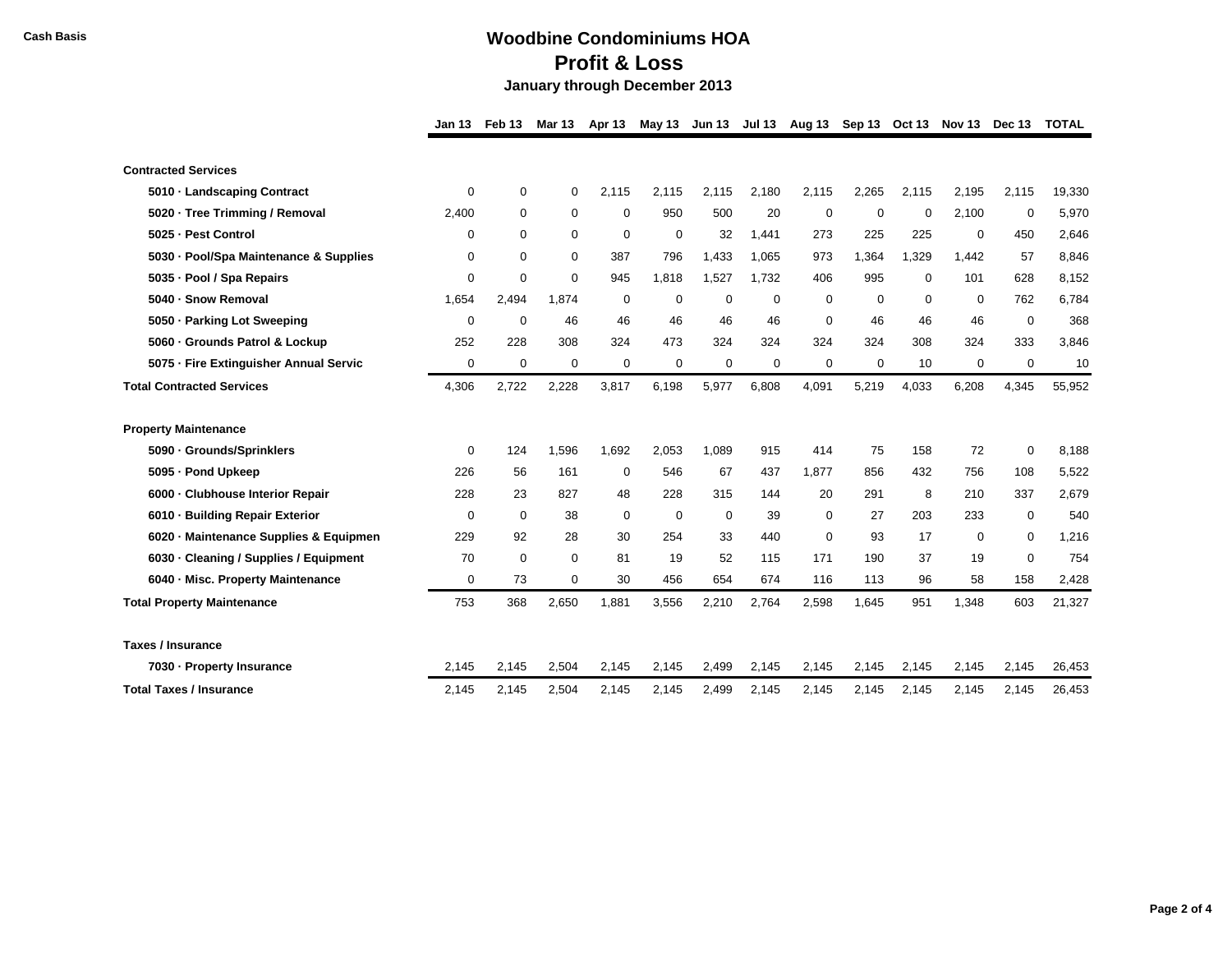|                                       | Jan 13      | Feb 13         | Mar 13      | Apr 13      |             |             |                |             |             |             | May 13 Jun 13 Jul 13 Aug 13 Sep 13 Oct 13 Nov 13 Dec 13 TOTAL |                  |         |
|---------------------------------------|-------------|----------------|-------------|-------------|-------------|-------------|----------------|-------------|-------------|-------------|---------------------------------------------------------------|------------------|---------|
|                                       |             |                |             |             |             |             |                |             |             |             |                                                               |                  |         |
| <b>Utilities</b>                      |             |                |             |             |             |             |                |             |             |             |                                                               |                  |         |
| 6050 - Electric - Common Areas        | 154         | 376            | 280         | 247         | 246         | 218         | $-152$         | 388         | 368         | 443         | 446                                                           | 498              | 3,512   |
| 6060 - Electric - Clubhouse / Pool    | 402         | 618            | 494         | 351         | 280         | 954         | 1,483          | 1,441       | 1,410       | 1,529       | 1,203                                                         | 602              | 10,767  |
| 6070 - Water                          | 3,160       | 233            | 3,495       | 134         | 4,477       | 0           | 4,365          | 0           | 4,472       | 0           | 5,070                                                         | $\pmb{0}$        | 25,406  |
| $6080 \cdot Gas$                      | 1,060       | 1,838          | 1,972       | 1,319       | 994         | 523         | 341            | 207         | 216         | 266         | 948                                                           | 1,867            | 11,551  |
| 6090 - Sewer                          | 2,183       | 3,338          | 2,234       | 2,109       | 2,176       | 2,109       | 2,176          | 2,176       | 2,141       | 2,282       | 2,245                                                         | 2,282            | 27,451  |
| 7000 - Trash Removal                  | 1,286       | 145            | 1,311       | 1,268       | 1,345       | 1,359       | 1,348          | 1,348       | 1,324       | 1,375       | 1,350                                                         | 1,375            | 14,834  |
| 7010 - Cable TV                       | 4,175       | 1,538          | 2,743       | 2,725       | 2,725       | 2,725       | 2,803          | 2,774       | 2,774       | 2,774       | 2,774                                                         | 2,613            | 33,143  |
| <b>Total Utilities</b>                | 12,420      | 8,086          | 12,529      | 8,153       | 12,243      | 7,888       | 12,364         | 8,334       | 12,705      | 8,669       | 14,036                                                        | 9,237            | 126,664 |
| <b>Total Expense</b>                  | 24,265      | 18,286         | 26,283      | 21,184      | 30,067      | 27,982      | 30,284         | 23,766      | 29,745      | 22,518      | 30,308                                                        | 26,532           | 311,220 |
| <b>Net Ordinary Income</b>            | 6,908       | 19,213         | 16,261      | 13,580      | 2,275       | 6,409       | -26            | 7,345       | 765         | 8,707       | $-2,566$                                                      | 5,177            | 84,048  |
| Other Income/Expense                  |             |                |             |             |             |             |                |             |             |             |                                                               |                  |         |
| <b>Other Expense</b>                  |             |                |             |             |             |             |                |             |             |             |                                                               |                  |         |
| <b>CAPITAL EXPENSES</b>               |             |                |             |             |             |             |                |             |             |             |                                                               |                  |         |
| <b>Asphalt Sealing and Striping</b>   | $\mathbf 0$ | $\overline{0}$ | $\mathbf 0$ | $\mathbf 0$ | $\mathbf 0$ | $\mathbf 0$ | 0              | 23,380      | 0           | $\mathbf 0$ | $\mathbf 0$                                                   | 0                | 23,380  |
| <b>Building Signage</b>               | 247         | 4,177          | 94          | 0           | $\mathbf 0$ | 345         | 17             | 0           | 0           | 0           | 0                                                             | $\mathbf 0$      | 4,880   |
| <b>Carport Repairs</b>                | $\mathbf 0$ | 0              | $\mathbf 0$ | $\mathbf 0$ | $\mathbf 0$ | 180         | $\mathbf 0$    | $\mathbf 0$ | $\mathbf 0$ | 53          | 61                                                            | $\boldsymbol{0}$ | 294     |
| <b>Clean Gutters</b>                  | 0           | 501            | 272         | 142         | 190         | 2,769       | 326            | 0           | 0           | 20          | $\mathbf 0$                                                   | $\mathbf 0$      | 4,220   |
| <b>Clubhouse Furniture / Repairs</b>  | $\mathbf 0$ | $\mathbf 0$    | $\mathbf 0$ | $\Omega$    | 812         | 84          | $\mathbf 0$    | 576         | $\Omega$    | $\mathbf 0$ | $\mathbf 0$                                                   | $\mathbf 0$      | 1,472   |
| Sidewalk Drainage / Downspout         | $\mathbf 0$ | $\mathbf 0$    | $\mathbf 0$ | $\mathbf 0$ | $\mathbf 0$ | $\mathbf 0$ | $\mathbf 0$    | $\mathbf 0$ | 30          | 377         | 371                                                           | 227              | 1,005   |
| <b>Dryer Vent Cleaning</b>            | 0           | 0              | 3,476       | $\mathbf 0$ | 32          | $\mathbf 0$ | $\mathbf 0$    | $\mathbf 0$ | 0           | $\mathbf 0$ | $\mathbf 0$                                                   | $\mathbf 0$      | 3,508   |
| <b>Exterior Lighting - Pool/Flags</b> | $\mathbf 0$ | $\Omega$       | $\Omega$    | $\Omega$    | $\mathbf 0$ | $\mathbf 0$ | $\overline{0}$ | 60          | $\Omega$    | $\mathbf 0$ | $\mathbf 0$                                                   | $\mathbf 0$      | 60      |
| <b>Exterior Structural Repairs</b>    | 0           | $\mathbf 0$    | 0           | $\mathbf 0$ | $\mathbf 0$ | 68          | 4,609          | 1,680       | 649         | 24          | 19                                                            | 0                | 7,049   |
| <b>Gutter Covers</b>                  | $\mathbf 0$ | $\mathbf 0$    | $\mathbf 0$ | $\mathbf 0$ | 2,580       | 60          | $\overline{0}$ | $\mathbf 0$ | $\mathbf 0$ | $\Omega$    | $\mathbf 0$                                                   | $\boldsymbol{0}$ | 2,640   |
| <b>Pond Drain and Dredge</b>          | $\mathbf 0$ | $\mathbf 0$    | $\Omega$    | 3,077       | 5,523       | 91          | $\mathbf 0$    | 0           | 0           | $\mathbf 0$ | $\mathbf 0$                                                   | 0                | 8,691   |
| Pool Area Deck Repairs                | 0           | $\mathbf 0$    | $\mathbf 0$ | $\mathbf 0$ | $\mathbf 0$ | 72          | $\mathbf 0$    | 0           | $\mathbf 0$ | $\mathbf 0$ | 150                                                           | $\boldsymbol{0}$ | 222     |
| <b>Pool Cover</b>                     | $\mathbf 0$ | $\mathbf 0$    | 0           | $\mathbf 0$ | $\mathbf 0$ | $\mathbf 0$ | $\mathbf 0$    | 0           | 1,435       | $\mathbf 0$ | 1,832                                                         | 0                | 3,267   |
| Sidewalk trip hazards                 | 1,543       | 1,094          | 2,005       | 1,146       | 529         | 329         | $\mathbf 0$    | 72          | 0           | $\mathbf 0$ | $\mathbf 0$                                                   | $\pmb{0}$        | 6,718   |
| Spa Repair                            | 821         | 1,737          | 375         | 2,465       | 2,819       | $\mathbf 0$ | $\mathbf 0$    | $\Omega$    | 0           | $\mathbf 0$ | $\Omega$                                                      | 2,500            | 10,717  |
| <b>Total CAPITAL EXPENSES</b>         | 2.611       | 7,509          | 6,222       | 6,830       | 12,485      | 3,998       | 4,952          | 25.768      | 2,114       | 474         | 2.433                                                         | 2,727            | 78,123  |